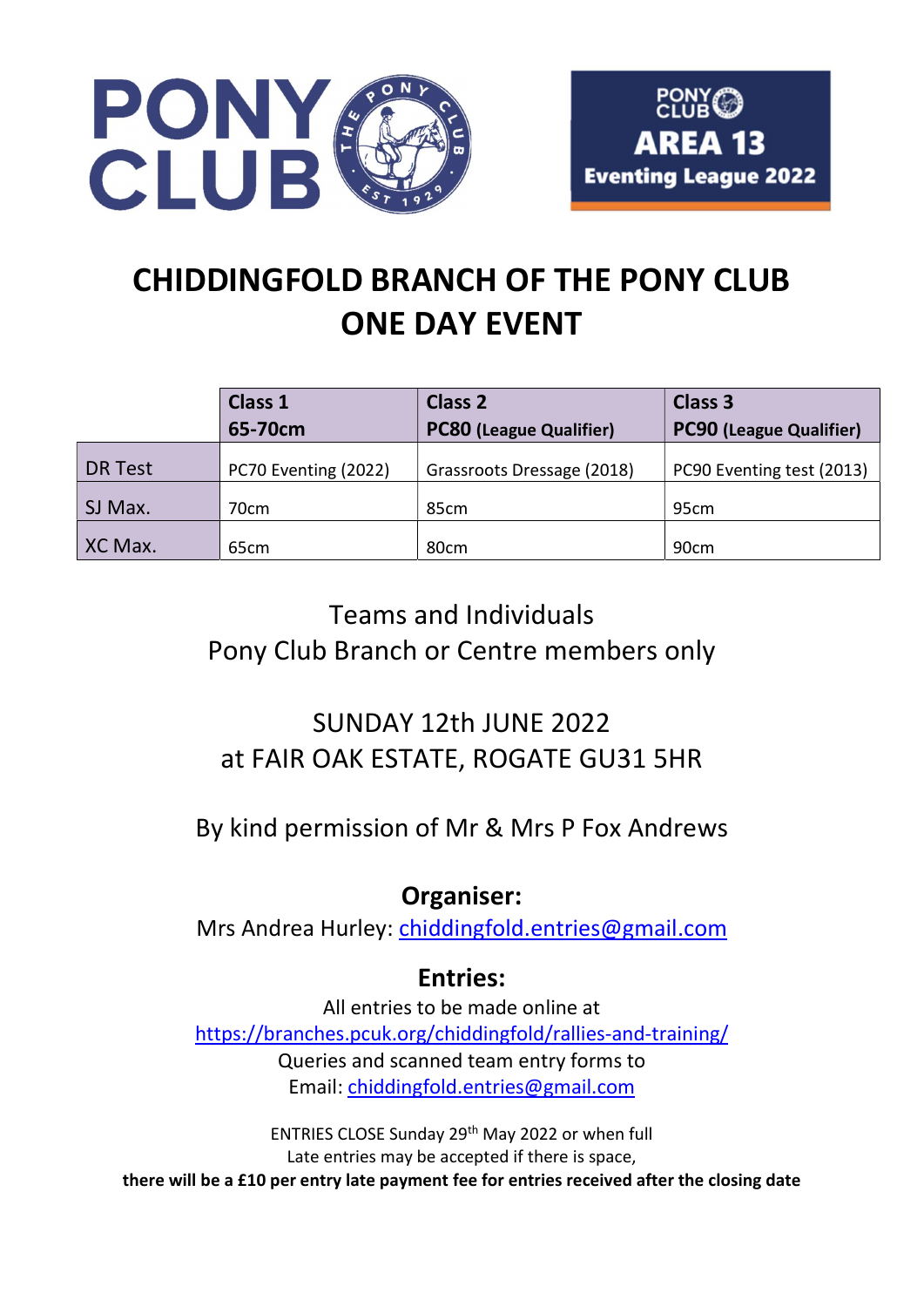To be run under the Pony Club eventing rules 2022 please see the rulebook here: https://pcuk.org/media/hs3jrvkc/rulebook-eventing-web-v22-1-2.pdf

All classes will be suitable for first timers at the height with "Learner" or "Black flag" options if necessary.

Classes may be run in any order, depending on entries.

|                                                         | Class 1                                                                                                                                                                                                           | <b>Class 2</b>                             | Class <sub>3</sub>                                                        |  |
|---------------------------------------------------------|-------------------------------------------------------------------------------------------------------------------------------------------------------------------------------------------------------------------|--------------------------------------------|---------------------------------------------------------------------------|--|
|                                                         | 65-70cm                                                                                                                                                                                                           | <b>PC80 (League Qualifier)</b>             | PC90 (League Qualifier)                                                   |  |
| <b>Teams</b>                                            | Teams to be made up of 3 or 4 members of the same branch or centre, best 3 scores to count.                                                                                                                       |                                            |                                                                           |  |
| Age restrictions                                        | No restrictions on individuals<br>At least 2 members of each<br>team must be aged 12 or<br>under on 01/01/2022                                                                                                    | No restrictions on<br>individuals or teams | No restrictions on<br>individuals or teams                                |  |
| Other<br>restrictions<br>combination of<br>pony & rider | Not to have come $1^{st} - 3^{rd}$ in<br>any Jumping competition at<br>80cm or higher.                                                                                                                            | No restrictions.                           | No restrictions.                                                          |  |
| Dressage - Test<br>Commanding<br>Allowed                | PC70 Eventing (2022)<br><b>YES</b>                                                                                                                                                                                | Grassroots Dressage (2018)<br><b>YES</b>   | PC90 Eventing test (2013)<br><b>NO</b>                                    |  |
| <b>Show Jumping</b>                                     |                                                                                                                                                                                                                   |                                            |                                                                           |  |
| Max height                                              | 70 <sub>cm</sub>                                                                                                                                                                                                  | 85cm                                       | 95cm                                                                      |  |
|                                                         | ALL CLASSES - If you are eliminated in the SJ you will NOT be allowed to go XC - unless it<br>is a Technical Elimination ONLY in which case the SJ Judge / Chief Steward may allow it.<br>Their decision is FINAL |                                            |                                                                           |  |
| <b>Cross Country</b>                                    |                                                                                                                                                                                                                   |                                            |                                                                           |  |
| Max height                                              | 65 <sub>cm</sub>                                                                                                                                                                                                  | 80cm                                       | 90cm                                                                      |  |
|                                                         | This class goes into the back<br>field and through the water,<br>you MUST be OFF LEAD and in<br>control in open spaces                                                                                            |                                            |                                                                           |  |
|                                                         | NO OUTSIDE ASSISTANCE ALLOWED                                                                                                                                                                                     |                                            |                                                                           |  |
|                                                         | ALL CLASSES - 3 refusals at one fence or 4 around the course will be elimination and you<br>must leave the course at a walk. NO EXCEPTIONS                                                                        |                                            |                                                                           |  |
| Time penalties                                          | You will only get time penalties for going too fast.                                                                                                                                                              |                                            | You will get time penalties<br>for too slow or too fast in<br>this class. |  |

### FIRST AID cover is included in the Entry Fee of £60 per class

Entries to be made online at https://branches.pcuk.org/chiddingfold/rallies-and-training/ Teams: riders MUST be entered online – paper team entry forms can be scanned and sent to chiddingfold.entries@gmail.com by the team manager/organiser.

Riders may ride a maximum of 2 ponies. No pony may be competed more than once.

The courses may be walked between 2pm and 7pm on Saturday  $11<sup>th</sup>$  June, or on the day.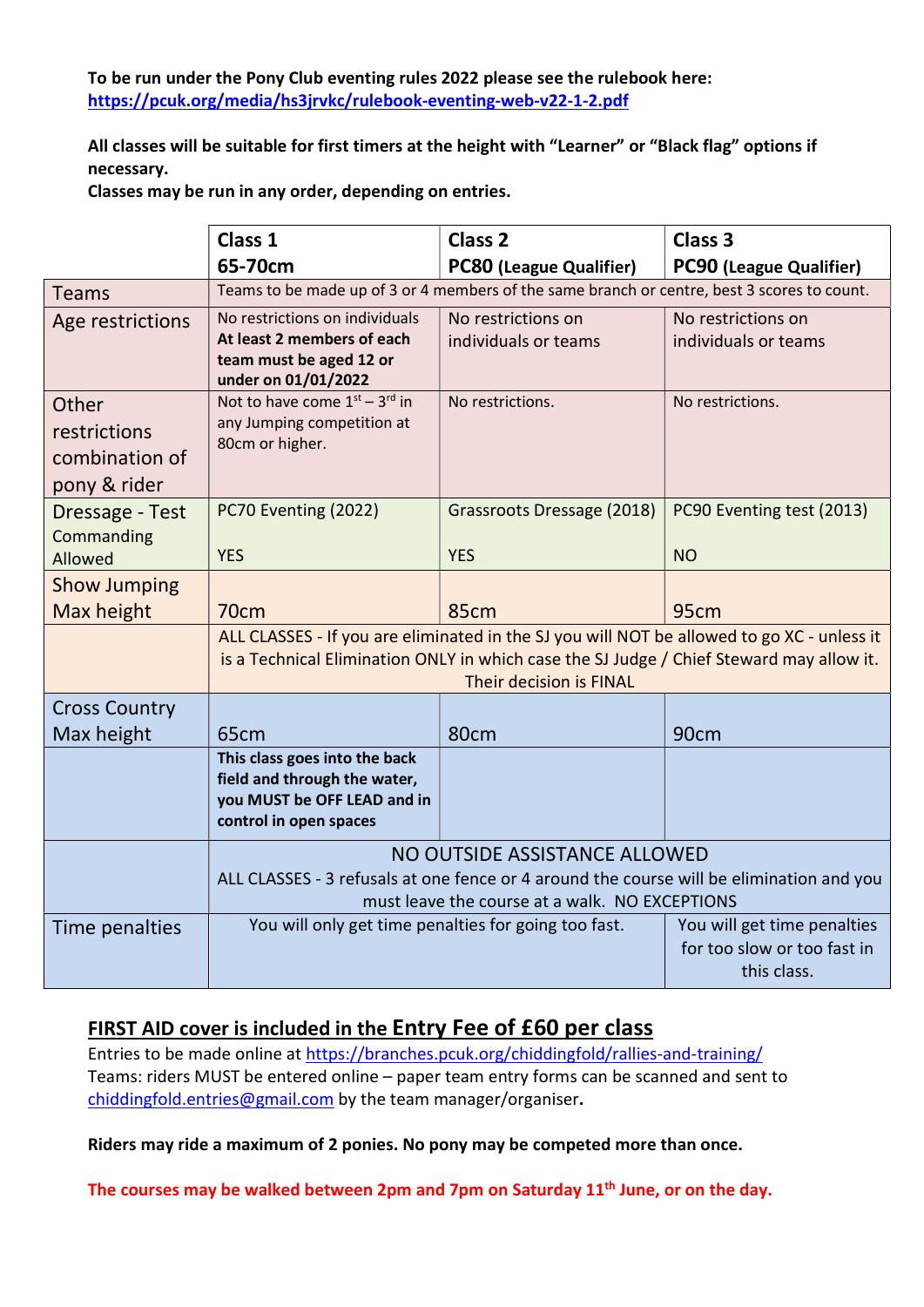# \* Medics on site \* \* Vet on Site \* Horse Ambulance on site\* \*Nose Bag Catering \* Crown Ices \* \* MH Photos \* Tack Shop\*

## PLEASE OBSERVE THE ONE WAY SYSTEM AND TURN LEFT WITH ALL BOXES AND TRAILERS ON LEAVING FAIR OAK.

We would like to take this opportunity to say a big thank you to all our volunteers for giving up their time to help organise and run this event.

Times : from 6pm on Thursday 9th June: www.ponyclubresults.com

Numbers can be downloaded from ponyclubresults, simply click on your name – you will need your own number bib, we have these available to buy, if you need one – please email chiddingfold.entries@gmail.com

You will need to print 3 copies of your number – 2 for your bib and one to display in your vehicle. On arrival please be prepared to show:

- Your number
- Your HAT correctly tagged and conforming to the Pony Club 2022 rules.
- Your Body Protector that conforms to the Pony Club 2022 rules.

Rosettes : 1st to 8th places in individual arenas 1st to 6th places for teams Best Chiddingfold member in each section Best Dressage in each section

> We do plan to have an unmounted prizegiving for each class you are expected to be correctly dressed for this please!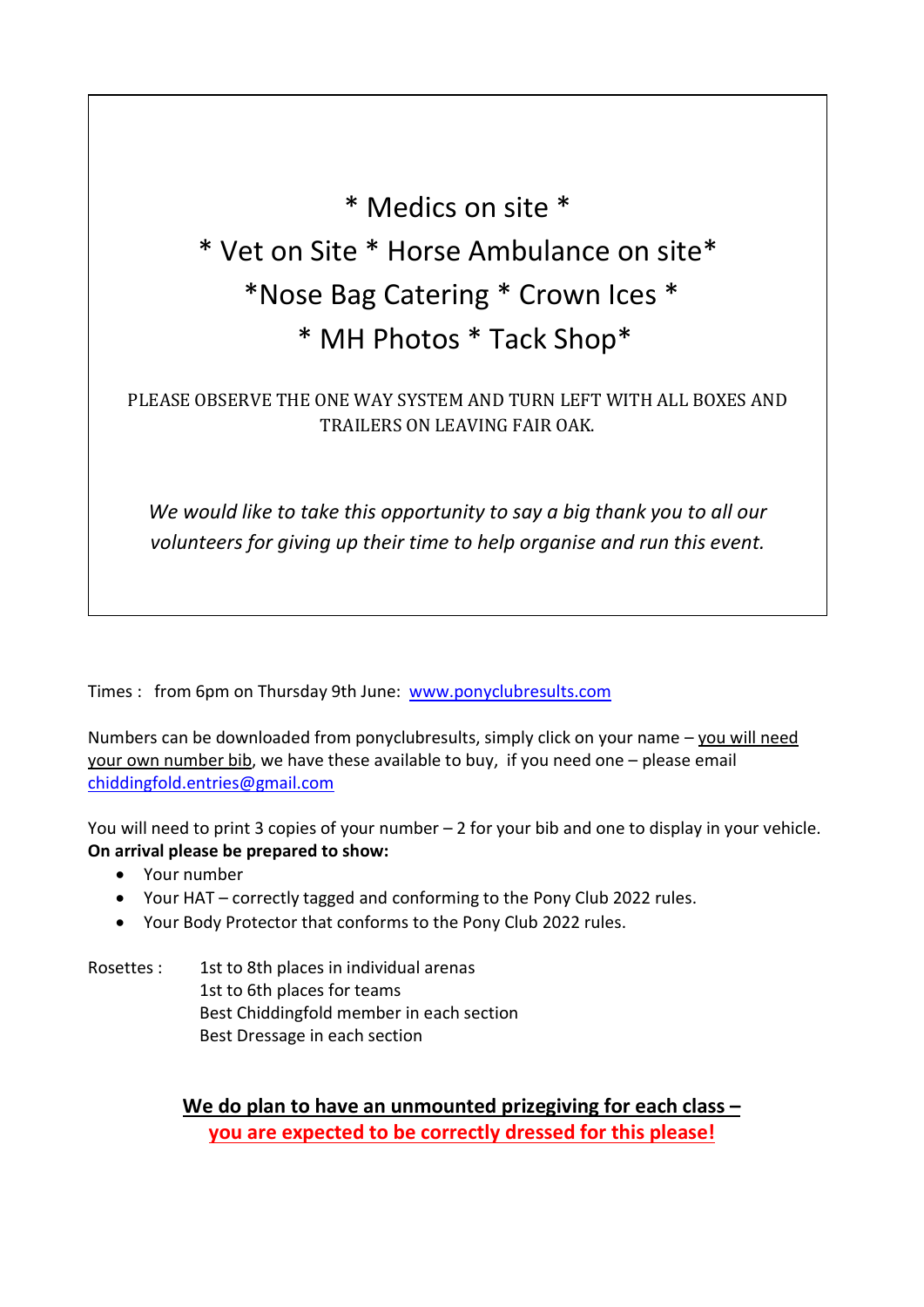### RULES AND CONDITIONS OF ENTRY

### Please refer to the main Pony Club website for full Pony Club Eventing 2022 Rule Book.

#### Entries are only accepted on the basis of all these Rules and Conditions.

LEGAL LIABILITY : Save for death or personal injury caused by the negligence of the Organisers, or anyone for whom they are in law responsible, neither the Organisers of the event nor The Pony Club nor any agent, employee or representative of these bodies, nor the landlord, his tenant(s) or his licensee accepts any liability for any accident, loss, damage, injury or illness to horses, owners, riders, spectators, land, cars, their contents and accessories, or any other person or property whatsoever, whether caused by their negligence, breach of contract or in any other way whatsoever.

 HEALTH, SAFETY & WELFARE : Organisers of Eventing Competitions take reasonable precautions to ensure the health and safety of everyone present. For these measures to be effective, everyone must take all reasonable precautions to avoid and prevent accidents occurring and must obey the instructions of the Organiser and all the Officials and Stewards.

- 1) INSURANCE: All non Pony Club competitors/spectators are not covered by The Pony Club insurance and must have their own third party cover. The organising Branch and the committee of this event are not legally responsible for non-Members and their insurance will not cover you.
- 2) All persons entering the showground shall be bound by these Rules and Conditions of Entry.
- 3) This competition will be run in accordance with Pony Club Eventing Rules 2022, which will apply to all disciplines throughout the day. It is the responsibility of all competitors to know the rules.
- 4) Cancellation Policy: In the event of cancellation, £5 of each individual entry fee will be retained to defray expenses. In the case of abandonment no refunds will be given except at the discretion of the organising committee.
- 5) Withdrawals:
- $\bullet$  withdrawals can be made without forfeit of entry fee up to the close of entries on Sunday 29<sup>th</sup> May
- $\bullet$  withdrawals made after 29<sup>th</sup> May will only be refunded with the presentation of a vet or doctor's certificate, less £10 administration fee
- **Entries received after 29<sup>th</sup> May will incur a £10 late entry fee**
- there will be NO refund of entry fee after the publication of times
- a rider may substitute a horse as long as it is in the same class
- a rider cannot be moved from one class to another after the close of entries.

#### For team entries:

- details of all team members and ponies must be received by close of entries
- Team changes, where possible, should be made before the close of entries. These should be emailed directly to the entries secretary.
- once times have been published we will not make cosmetic changes to teams. We will move an individual into a team to replace a withdrawal but we will not move riders between teams.
- no changes to teams can be made on the day, only substitutions of individuals moving into a team to fill a gap
- 6) THE JUDGES' DECISION is final in all cases.